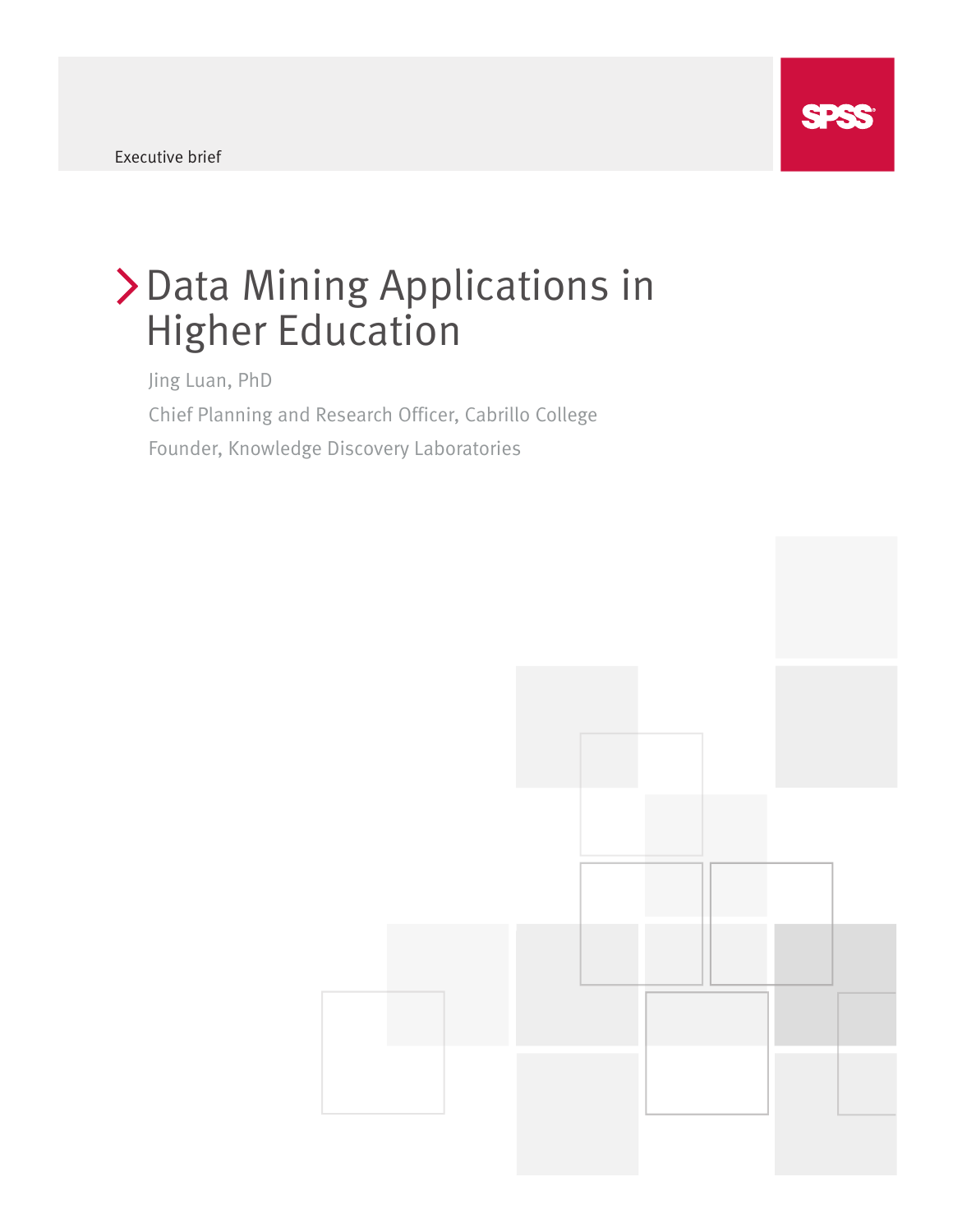# **Table of contents**

| Case study one: Creating meaningful learning outcome typologies 5          |
|----------------------------------------------------------------------------|
| Case study two: Academic planning and interventions—transfer prediction  6 |
|                                                                            |
|                                                                            |
|                                                                            |



SPSS is a registered trademark and the other SPSS products named are trademarks<br>of SPSS Inc. All other names are trademarks of their respective owners.<br>© 2006 SPSS Inc. All rights reserved. DMHEEB-1006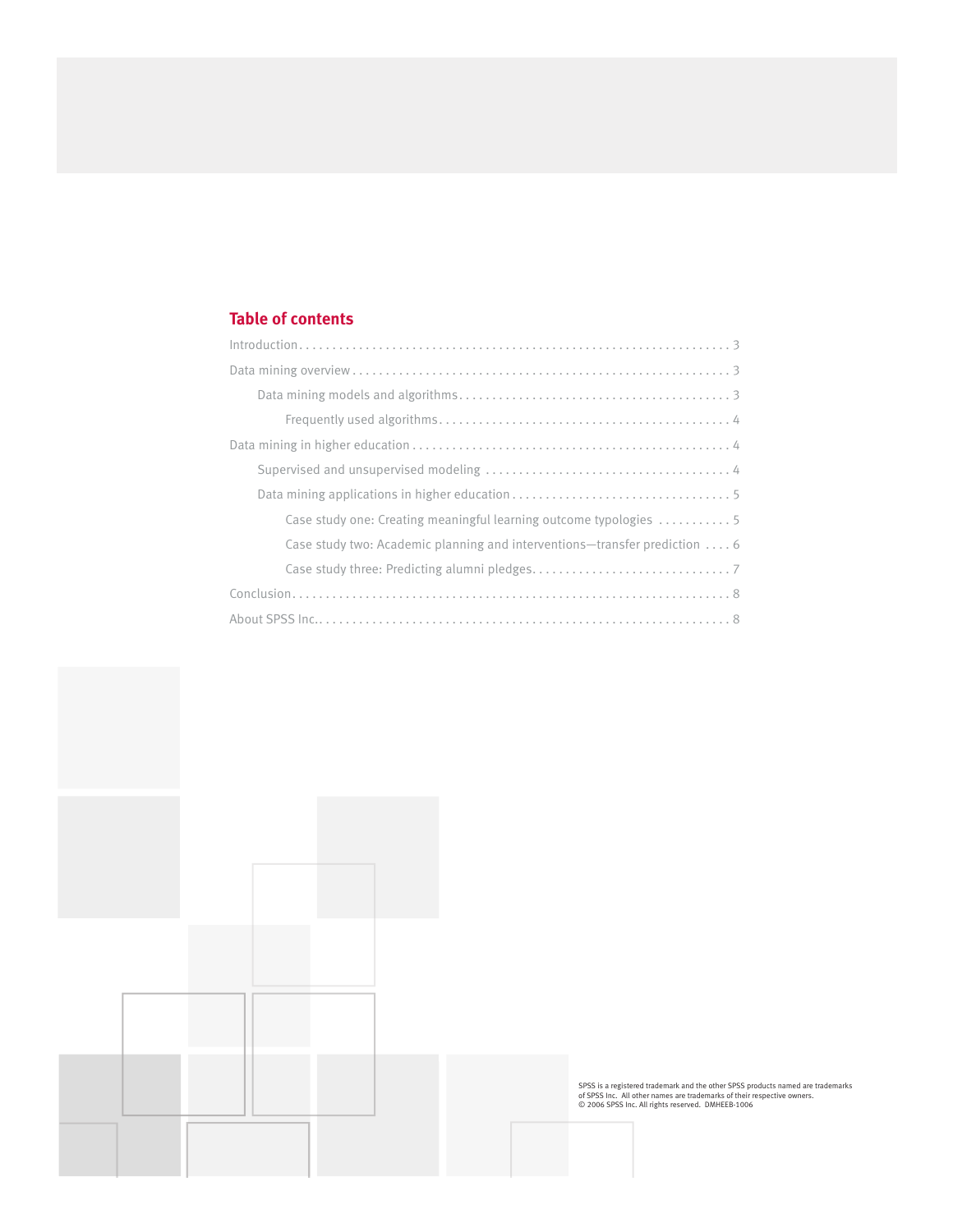# **Introduction**

One of the biggest challenges that higher education faces today is predicting the paths of students and alumni. Institutions would like to know, for example, which students will enroll in particular course programs, and which students will need assistance in order to graduate. Are some students more likely to transfer than others? What groups of alumni are most likely to offer pledges? In addition to this challenge, traditional issues such as enrollment management and time-to-degree continue to motivate higher education institutions to search for better solutions.

One way to effectively address these student and alumni challenges is through the analysis and presentation of data, or data mining. Data mining enables organizations to use their current reporting capabilities to uncover and understand hidden patterns in vast databases. These patterns are then built into data mining models and used to predict individual behavior with high accuracy. As a result of this insight, institutions are able to allocate resources and staff more effectively. Data mining may, for example, give an institution the information necessary to take action before a student drops out, or to efficiently allocate resources with an accurate estimate of how many students will take a particular course.

This white paper addresses the capabilities of data mining and its applications in higher education. Three case studies demonstrate how data mining saves resources while maximizing efficiency, and increases productivity without increasing cost. The paper begins with an overview of data mining capabilities.

### **Data mining overview**

Data mining uses a combination of an explicit knowledge base, sophisticated analytical skills, and domain knowledge to uncover hidden trends and patterns. These trends and patterns form the basis of predictive models that enable analysts to produce new observations from existing data.

Gartner Inc.'s definition of data mining is the most comprehensive: "…the process of discovering meaningful new correlations, patterns, and trends by sifting through large amounts of data stored in repositories, and by using pattern recognition technologies, as well as statistical and mathematical techniques." Data mining should be performed on very large or raw datasets using either supervised or unsupervised data mining algorithms. Note that data mining cannot occur without direct interaction with unitary data.

The most successful data mining projects comply with the guidelines and steps in the CRoss-Industry Standard Process for Data Mining (CRISP-DM). As the demand for data mining increases and more algorithms are created, CRISP-DM ensures good practices that everyone can follow. For more information on CRISP-DM, refer to the white paper, "CRISP-DM 1.0: Step-by-step data mining guide," available from the SPSS Web site at **www.spss.com/downloads**.

### **Data mining models and algorithms**

Models house the steps, modules, and resources of the data mining process. Some data mining models include the entire process for a particular purpose, be it to cluster or predict. A model is, however, different from an algorithm. An algorithm is a specific, mathematically driven data mining function, such as a neural network, classification and regression tree (C&RT), or K-means.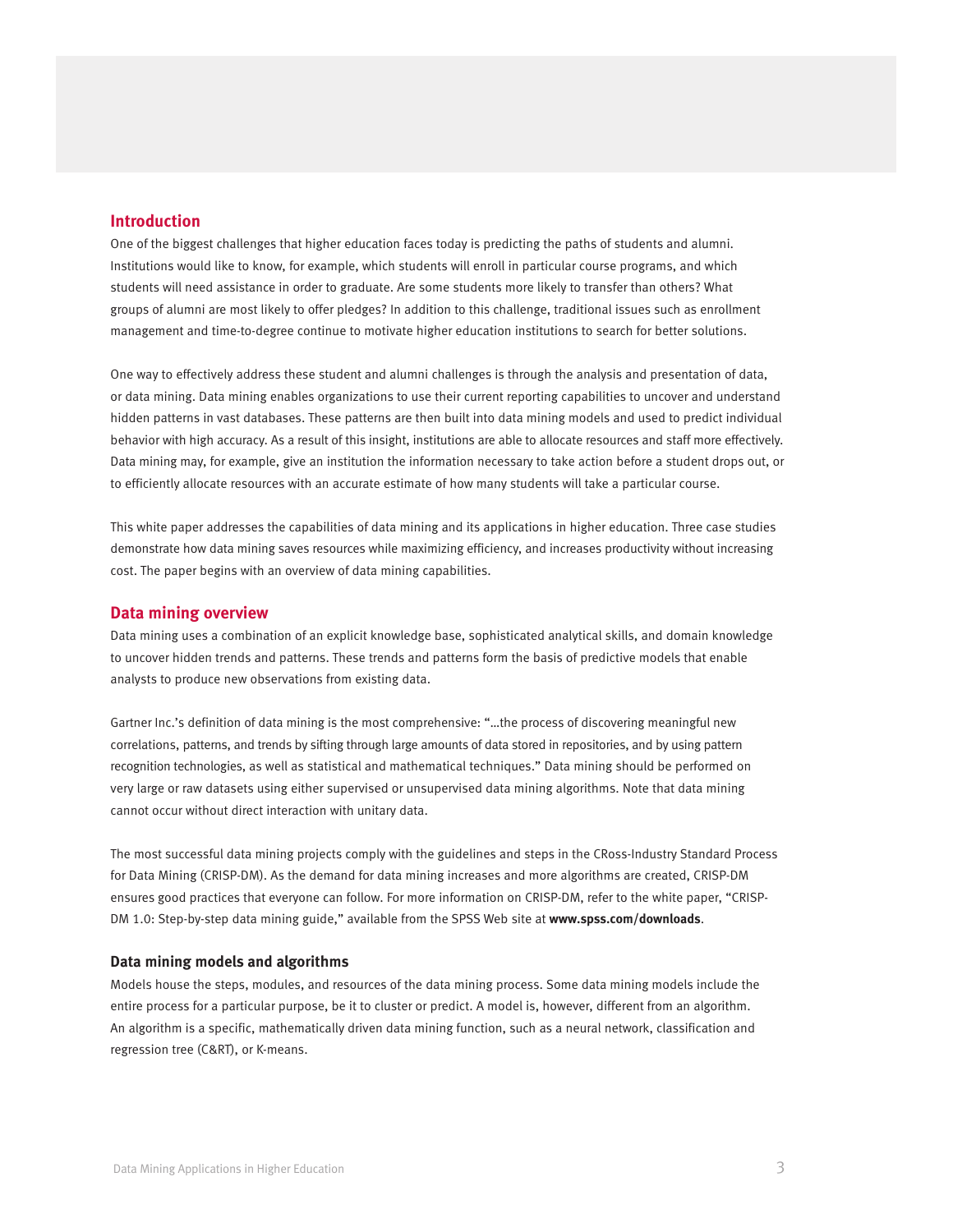# *Frequently used algorithms*

Beyond those mentioned in this paper, there are the genetic, market basket analysis, Kohonen network, link analysis, time/sequence, and text mining algorithms, to name just a few. Most of the traditional statistics, such as logistic regression and principal component analysis, are also treated as data mining tools. In addition, university laboratories often produce new algorithms for specific business or scientific research purposes.

## **Data mining in higher education**

Data mining is a powerful tool for academic intervention. Through data mining, a university could, for example, predict with 85 percent accuracy which students will or will not graduate. The university could use this information to concentrate academic assistance on those students most at risk.

In order to understand how and why data mining works, it's important to understand a few fundamental concepts. First, data mining relies on four essential methods: Classification, categorization, estimation, and visualization. Classification identifies associations and clusters, and separates subjects under study. Categorization uses rule induction algorithms to handle categorical outcomes, such as "persist" or "dropout," and "transfer" or "stay." Estimation includes predictive functions or likelihood and deals with continuous outcome variables, such as GPA and salary level. Visualization uses interactive graphs to demonstrate mathematically induced rules and scores, and is far more sophisticated than pie or bar charts. Visualization is used primarily to depict three-dimensional geographic locations of mathematical coordinates.

Higher education institutions can use classification, for example, for a comprehensive analysis of student characteristics, or use estimation to predict the likelihood of a variety of outcomes, such as transferability, persistence, retention, and course success.

### **Supervised and unsupervised modeling**

Classification and estimation use either unsupervised or supervised modeling techniques. Unsupervised data mining is used for situations in which particular groupings or patterns are unknown. In student course databases, for example, little is known about which courses are usually taken as a group, or which course types are associated with which student types. Unsupervised data mining is often used first to study patterns and search for previously hidden patterns, in order to understand, classify, typify, and code the objects of study before applying theories.

Supervised data mining, however, is used with records that have a known outcome. A graduation database, for example, contains records of students who completed their studies, as well as of those who dropped out. Supervised data mining is used to study the academic behavior of both groups, with the intention of linking behavior patterns to academic histories and other recorded information.

This so-called "machine learning" uses artificial intelligence to induct rules and delineate patterns that analysts can apply to new data. Once a model performs well, the analyst can feed in another student group, such as new students, and the model applies the learned information to the new group to predict the likelihood of graduation. All of these steps are automated to produce accurate estimations quickly, saving time and resources compared to conventional behavior prediction methods.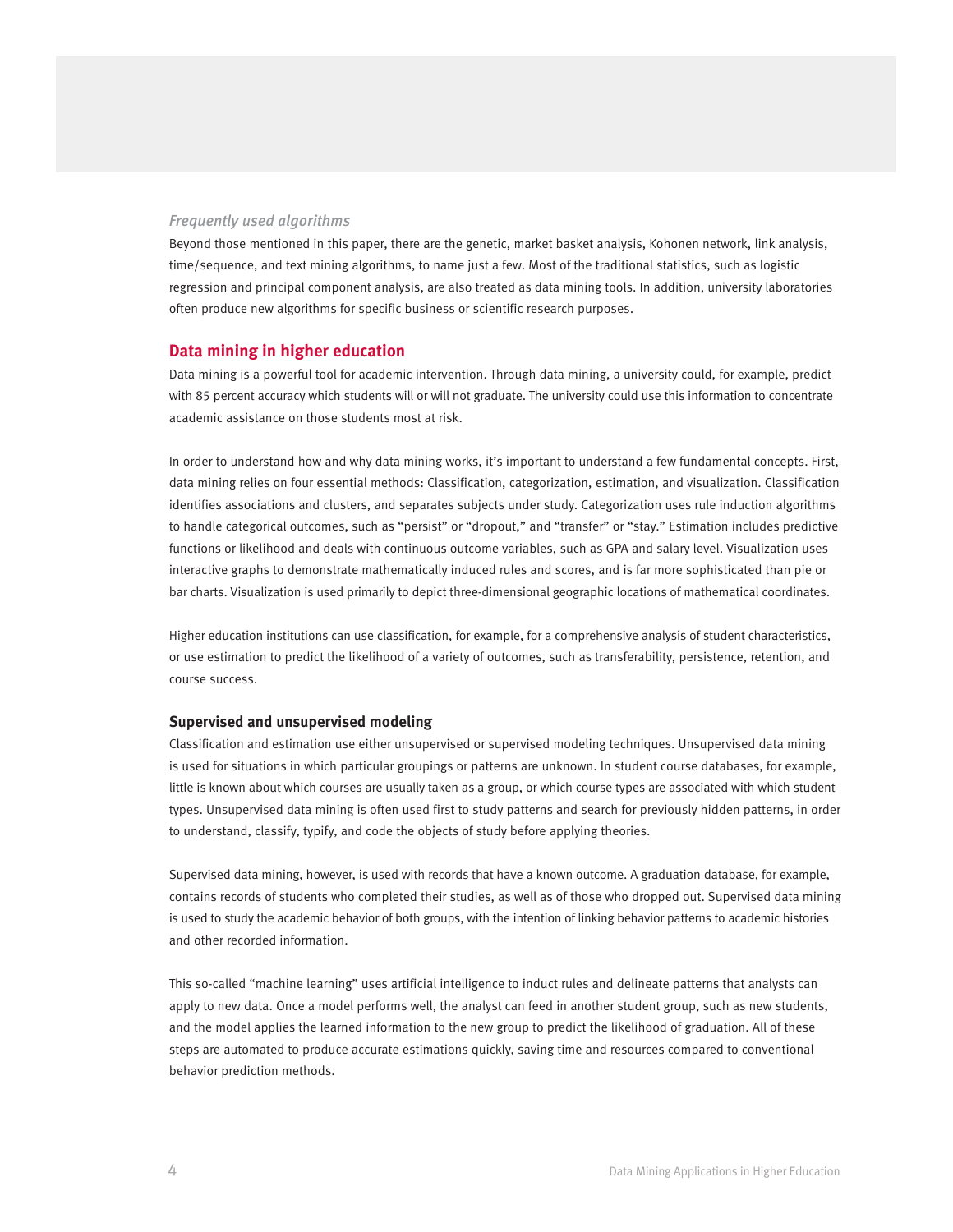### **Data mining applications in higher education**

Data mining is already fundamental to the private sector. Many of the data mining techniques used in the corporate world, however, are transferable to higher education. **Figure 1**, below, shows the higher education equivalents of critical business questions answered by data mining.

| <b>Higher education equivalents</b>                        |
|------------------------------------------------------------|
| Which students are taking the most credit hours?           |
| Which students are most likely to return for more classes? |
| Who are the "persisters" at my university/college?         |
| Which alumni are likely to make larger donations?          |
| What types of courses will attract more students?          |
|                                                            |

**Figure 1: Data mining questions in the private sector and their higher education equivalents**

The following three case studies illustrate key applications of data mining in higher education.

# *Case study one: Creating meaningful learning outcome typologies* Challenge

"What do institutions know about their students?" If the answer is a recital of enrollment percentages or other basic counts, institutions do not know their students as well as they could. This case study demonstrates how suburban community colleges can establish learning outcome typologies for students using unsupervised data mining.

A typical suburban community college with an enrollment of 15,000 traditionally identifies its students as "transfer oriented," "vocational education directed," or "basic skill upgraders." These identifications, however, are based on students' initial declarations of educational goals at enrollment. While these are inclusive classifications, they don't help to illustrate the differences between each student type.

### **Solution**

To establish appropriate typologies for the 15,000 students, researchers used both TwoStep and K-means, two powerful clustering algorithms. They first applied the algorithms to the general groupings identified above, with mixed results. The boundaries among clusters were unclear and dispersed, and even after repeated testing on holdout datasets, as well as the removal of suspected outliers (cases that do not appear to belong to any group), the results did not improve significantly. It's possible that the students' initial declaration of goals did not dictate their academic behavior.

The researchers then used a replacement method that looked at educational outcomes in combination with lengths of study. Defining educational outcomes is easier said than done. Enough time must pass to conclude that a student has reached a certain milestone. Dropping out is also an outcome by itself. Further work was conducted to determine length of study, which required decisions on how to deal with "stopouts," students who left school and later returned.

All of these situations test the data miner's domain knowledge. There are no absolutely right or wrong typologies. In essence, a typology is a good one if it serves a particular research objective.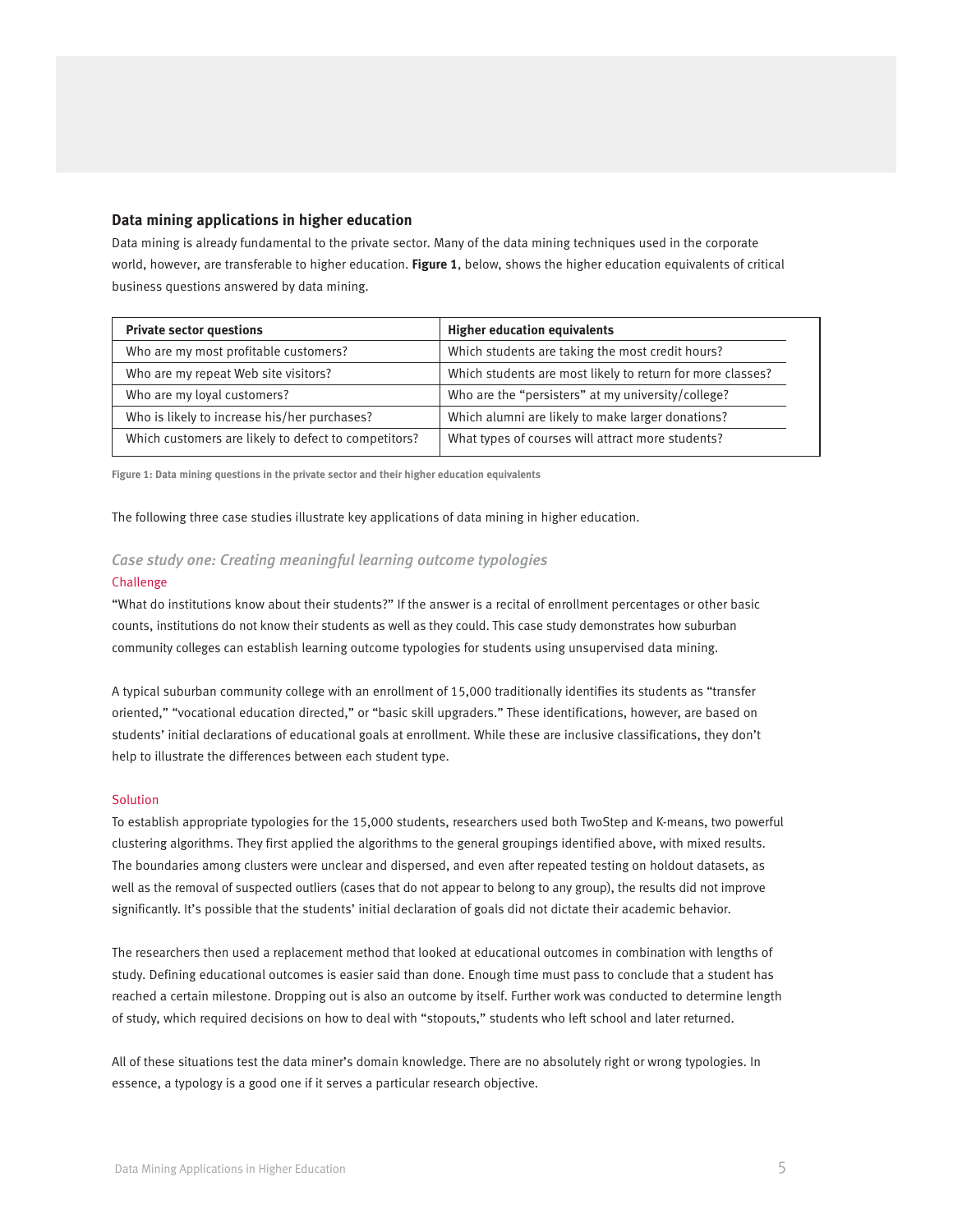After either removing the outliers or adding them to a particular cluster, the TwoStep algorithm produced the following clusters: "Transfers," "vocational students," "basic skills students," "students with mixed outcomes," and "dropouts." K-means validated these clusters. Introducing the length-of-study element gave new dimensions to each cluster. Some transfer students completed their studies quickly; some vocational students took longer; and other students appeared to simply take one or two courses at a time.

### Results

Data mining, combined with student demographics and other information, enabled the college to improve its understanding of its student types. Certain older students, for example, tended to take their time, while younger students with more privileged socioeconomic backgrounds often took high credit courses and graduated quickly. One of the most interesting steps in classification is naming the typologies. The college used the term "transfer speeders," for example, to describe students who quickly accumulated units, while those who took classes for a considerable length of time were "college historians." Other student clusters were "fence sitters," "skill upgraders," etc.

Typologies are important because they go beyond conventional student profiling to identify homogenous groups of students, thus increasing the accuracy of predictive modeling algorithms. Even if a data mining project ends with the discovery of appropriate typologies, the newly discovered patterns and relationships help educators and administrators better meet the needs of varied student groups.

# *Case study two: Academic planning and interventions—transfer prediction*

### Challenge

This case study showcases a solution to a vexing higher education problem: How to accurately predict academic outcomes in order to facilitate timely academic intervention. When institutions use data mining to predict which students are most at risk, institutions can prevent a student from failing before the student is even aware that he or she is at risk.

More than half of community college students identify transferring to four-year universities as their goal. Due to academic difficulties, however, many either take a long time to transfer or never transfer at all. While it has traditionally been difficult to discover which students transfer, the National Student Clearing House now allows community colleges and universities to match their data. This means that data miners and decision makers can link the academic behavior of community college students to their transfer outcomes.

### Solution

Building an effective data mining model with this data involves a combination of typologies and domain knowledge. Transfer education domain knowledge emphasizes that the most effective means of increasing student transfers is to identify transfer-directed students as early as possible. Grooming those who are most likely to transfer is far more meaningful than counting the number of students who have accumulated enough units to transfer.

Using the transfer outcome data, analysts built a dataset containing students who fell under the general transfer clusters of "speeders" and "laggards." The dataset was split into a test dataset and a validation dataset, using a proprietary randomization method. The outcome variable was transfer. Other variables, such as demographics, courses taken, units accumulated, and financial aid, were predictors to be analyzed without stepwise testing for significance. Data mining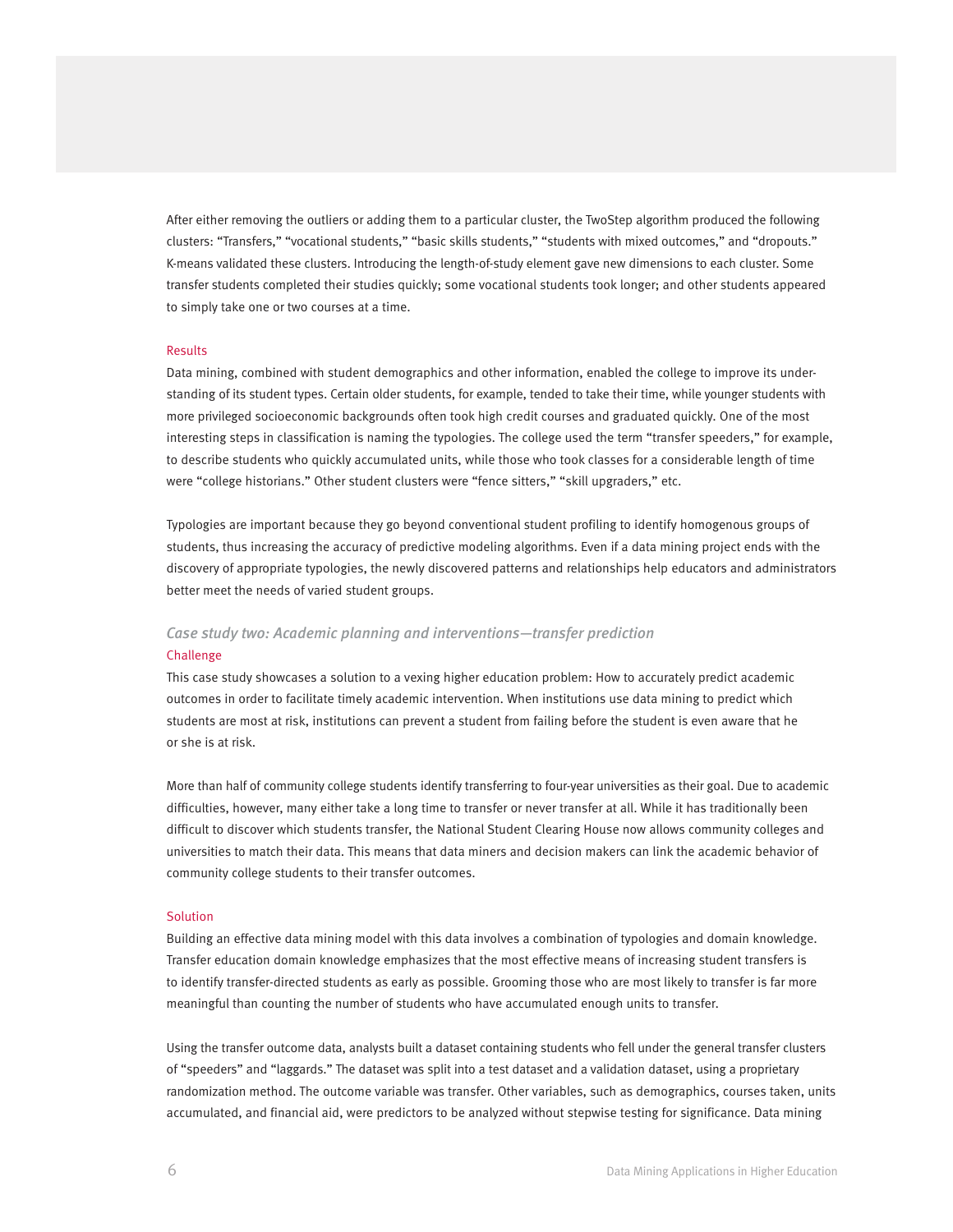is very tolerant of variable interactions and non-linear relationships in data. Supervised data mining was the obvious and appropriate method; therefore, the analysts ran neural network and rule induction algorithms simultaneously in order to contrast and compare the prediction accuracy.

### Results

Data mining enabled the college to accurately identify good transfer candidates. After extensive machine learning, the neural network algorithm, Neural Net, had a prediction accuracy of 72 percent, and the rule induction algorithms, C5.0 and C&RT, had a prediction accuracy of 80 percent. The models then ran against the test dataset and produced similar results, indicating their grasp of the patterns within the data.

# *Case study three: Predicting alumni pledges*

### Challenge

For a typical urban university of 25,000, the alumni population can be as much as ten times its enrollment. Most universities send mailings to alumni on a regular basis, even when alumni fail to respond. These mailings typically cost more than \$100,000 a year. This case study shows how data mining helps universities focus on the alumni most likely to make pledges.

### **Solution**

It's often difficult to determine whether mailings directly affect the volume and value of alumni pledges. Given the same type of mailing, one alumnus may contribute regularly while another may not. Adding to the confusion is the presence of outliers, such as alumni who unexpectedly contribute large sums. How do institutions identify and cultivate relationships with "outlier" alumni?

In **Figure 2**, on the next page, the chart shows the benefit of using data mining to determine alumni mail recipients versus simply mailing to all alumni. The curved line is the optimal return rate (alumni contributions) as predicted by data mining. The straight, 45-degree line is the predicted result if the entire population received the mailing. In this case, the chart indicates that when the mailing reached the 30th percentile of the population predicted by data mining to be responsive, 80 percent would respond with a pledge. If the entire population received the mailing, only 40 percent would respond. If every percentage point = \$2,500, savings =  $(70\% * $2,500) - (30\% * $2,500) = $175,000 - $75,000 = $100,000$ . Without data mining, therefore, it would cost \$100,000 more to reach all 80 percent.

### Results

Using data mining, the college discovered a way to make its mailing more effective and increase alumni pledges, while reducing mailing costs. This is best described using a concept called "lift." If 20 percent of alumni respond to a pledge request, the college should concentrate on those 20 percent. If data mining can quickly identify potential donors by a ratio of two to four (correctly predicting two out of four who will donate), then the university can achieve results by mailing only to the indicated 40 percent of the alumni population, thus saving considerable time and money.